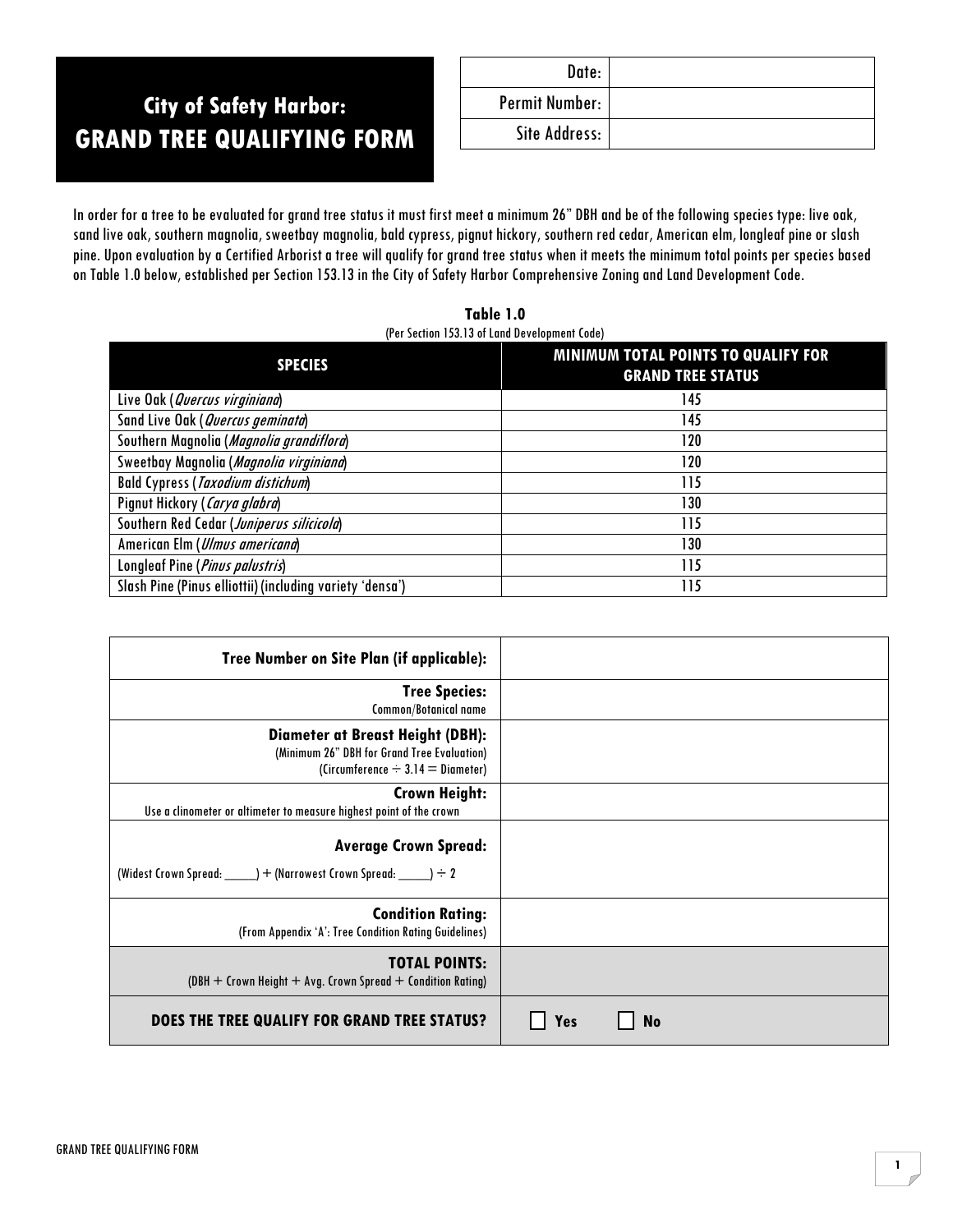# **GRAND TREE DETERMINATION**

| <b>Additional Comments:</b>         |
|-------------------------------------|
|                                     |
|                                     |
|                                     |
|                                     |
|                                     |
|                                     |
|                                     |
|                                     |
|                                     |
| Date:                               |
| <b>Approved Arborist Signature:</b> |
| ISA or ASCA Certification #:        |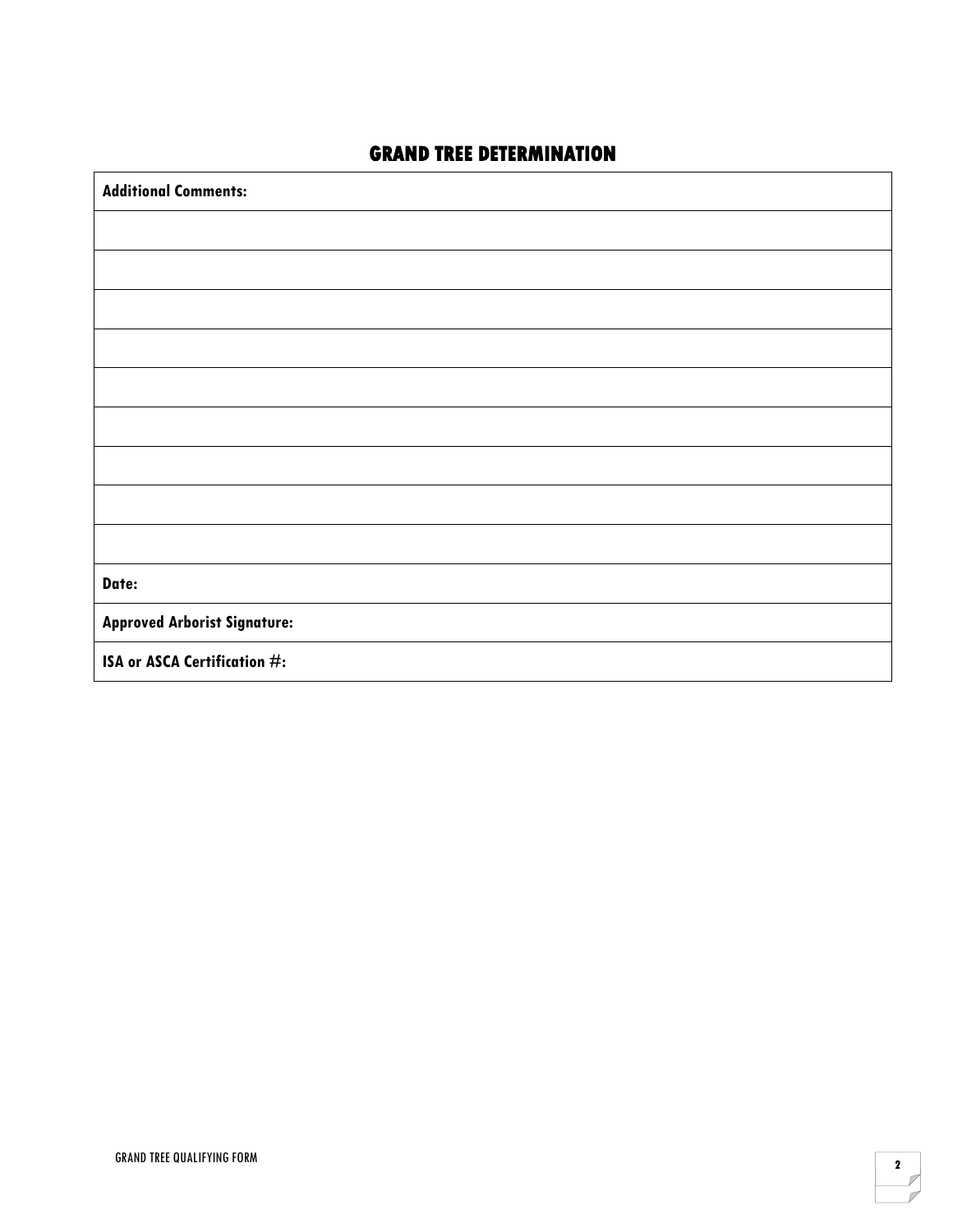# **APPENDIX 'A' - TREE CONDITION RATING GUIDELINES**

## **CONDITION RATING- 0.0 IS A DEAD TREE**

#### **CONDITION RATING - 1.0**

- A severely declining tree with more than 30% dieback in the crown.
- A tree with low live crown ratio and crown density.
- A tree with one or more of the large leaders that is dead.
- A tree that has lost more than 30% of its root system.
- A tree designated by the State of Florida's Exotic Pest Plant Council as a category #1 ecological pest i.e., Brazilian pepper tree (Schinus terebinthifolius)
- A tree with cavities or wounds on the trunk, scaffold branches or structural roots that comprise greater than 30% of the circumference of the trunk, branch, or root.
- A tree harboring a communicable disease (Ex., Sphaeropsis gall), or insect (Ex., Ips pine bark beetle) that can spread and cause the decline or death of other trees.
- A tree with cracks or splits in the trunk or major scaffold branches.
- A tree with a split in the crotch of a co dominant trunk.
- A tree with a rating of 1.0 should be removed as it is beyond treatment and may have health or structural issues that could predispose it to failure resulting in personal injury or property damage.

### **CONDITION RATING - 2.0**

- A tree with more than 10% crown dieback.
- A tree with below average live crown ratio and crown density.
- A tree with chlorotic foliage or other nutritional deficiencies.
- A tree with serious damage from disease or insect attack.
- A tree with poor form such as a severely restricted crown.
- A tree with large deadwood.
- A shade tree species with multiple trunks with codominant basal attachments.
- A tree with a trunk that splits forming a codominant trunk within 12' of the existing grade and where the crotch has included bark.
- A tree with cavities (less than 4" in diameter) in the trunk or scaffold branches.
- A tree with leaves that are smaller than the typical leaf size for the species.
- A tree with an asymmetrical trunk.
- A tree with large diameter (over 4" diameter) flush cuts.
- A tree that has been previously topped as indicated by epicormic growth.
- A tree with large trunk cankers.
- A completely one-sided tree.
- A tree without a visible root flare.
- A tree with a root barrier preventing support roots from growing in one direction.
- A tree having only one of the above problems may be able to be salvaged through treatment. However, if the tree is experiencing more than one of the problems noted above it is likely a candidate for removal. The rater will have to determine the cumulative effects of multiple stresses. A tree with an overall condition rating of 2.0 should typically be removed. A tree with a rating of 2.5 indicates a tree with conditions that are less severe than a tree with a 2.0 rating. A tree with an overall condition rating of 2.5 may be able to be improved through arboricultural procedures such as structural pruning, fertilization, aeration, removing impervious surfaces, cabling and bracing, etc. In such cases the condition rating will not be upgraded until the procedures are performed in accordance with specification based on the American National Standards Institute (ANSI) A300 standards and the Best Management Practices publications.

#### **CONDITION RATING - 3.0**

- A tree with average live crown ratio and crown density.
- A tree with normal leaf size and color.
- A tree with a visible root flare.
- A tree with average structure (codominant scaffold branches w/o included bark).
- A tree with a balanced crown.